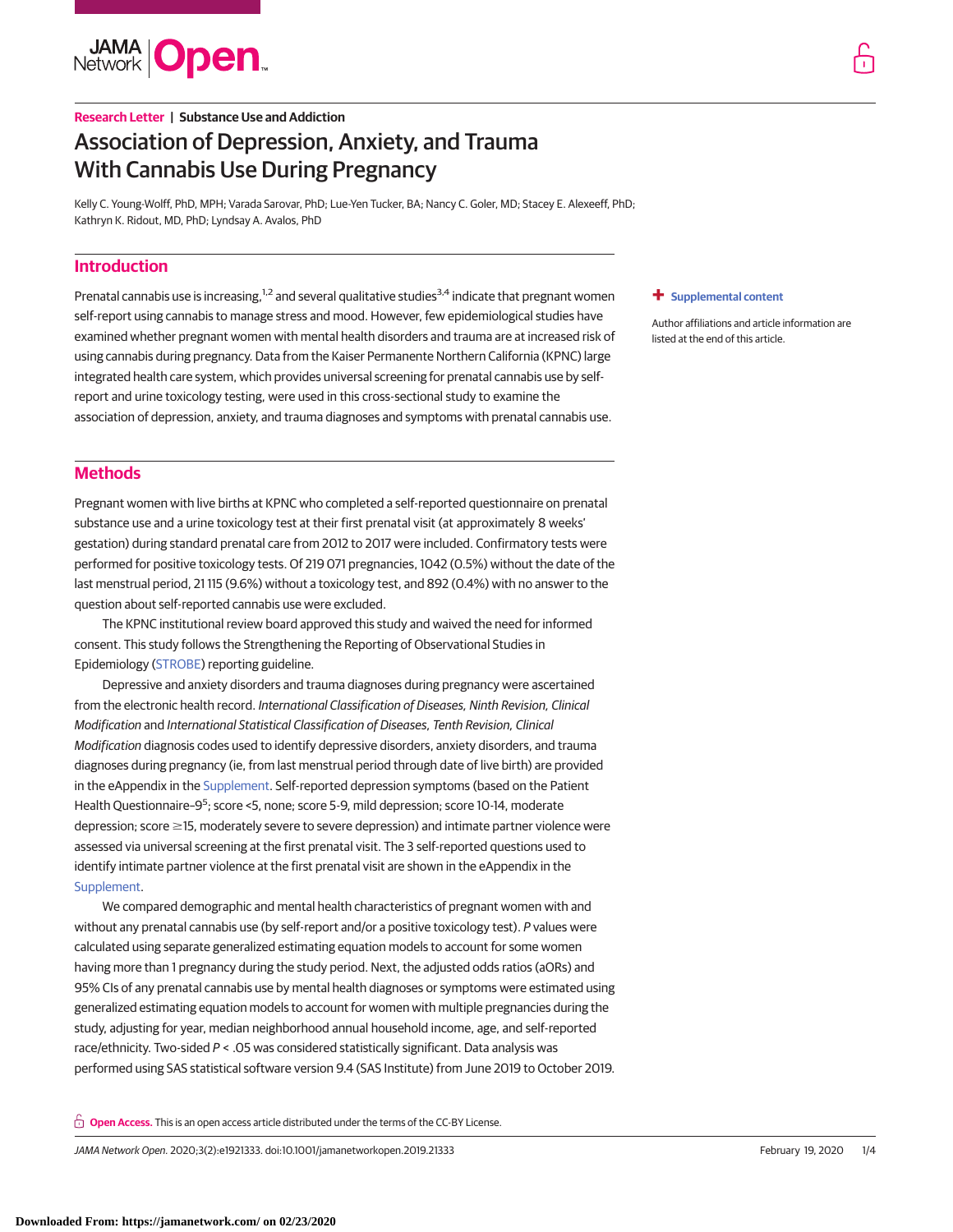### **Results**

Of the 196 022 pregnancies, 69 925 (35.7%) were white, 29 486 (15.0%) were aged less than 25 years (mean [SD] age, 30.3 [5.4] years), and the median (interquartile range) neighborhood annual household income was \$70 859 (\$51 893-\$93 036); 11 681 pregnancies (6.0%) screened positive for prenatal cannabis (**Table**). The prevalence of mental health conditions ranged from 1.9% (intimate partner violence) to 11.0% (depression symptoms of at least moderate severity). Women who used cannabis, compared with those who did not use cannabis, were younger (age <25 years, 4904 [42.0%] vs 24 582 [13.3%]), had lower annual household incomes (income <\$51 893, 4697 [40.3%] vs 44 251 [24.0%]), were more likely to be African American (2296 [19.7%] vs 8185 [4.4%]) or Hispanic (3652 [31.3%] vs 51 052 [27.7%]), and were less likely to be Asian (333 [2.9%] vs 34 001 [18.4%]) (Table). Women who used cannabis were also more likely than those who did not use cannabis to have an anxiety disorder (969 [8.3%] vs 8728 [4.7%]), depressive disorder (1235 [10.6%] vs 7892 [4.3%]), anxiety disorder and depressive disorder (975 [8.4%] vs 5682 [3.1%]), depression symptoms (mild, 3419 [32.2%] vs 41 279 [24.5%]; moderate, 1415 [13.3%] vs 11 744 [7.0%]; and moderately severe to severe, 875 [8.3%] vs

Table. Characteristics of 196 022 Pregnancies at Kaiser Permanente Northern California, 2012 to 2017, Overall and by Prenatal Cannabis Use

|                                                |                                              | <b>Total Pregnancies,</b> |                                             | Prenatal Cannabis Use, Pregnancies, No. (%) |                      |  |
|------------------------------------------------|----------------------------------------------|---------------------------|---------------------------------------------|---------------------------------------------|----------------------|--|
| <b>Characteristics</b>                         |                                              | No. (%)<br>$(N = 196022)$ | Yes $(n = 11681)$<br>$[6.0\%]$ <sup>a</sup> | No (n = 184 341<br>$[94.0\%]$               | P Value <sup>b</sup> |  |
| Age range, y                                   |                                              |                           |                                             |                                             |                      |  |
| $13 - 17$                                      |                                              | 1628(0.8)                 | 321(2.8)                                    | 1307(0.7)                                   | < 0.01               |  |
| $18 - 24$                                      |                                              | 27 858 (14.2)             | 4583 (39.2)                                 | 23 275 (12.6)                               |                      |  |
| $25 - 34$                                      |                                              | 124 176 (63.4)            | 5491 (47.0)                                 | 118 685 (64.4)                              |                      |  |
| >34                                            |                                              | 42 360 (21.6)             | 1286 (11.0)                                 | 41 074 (22.3)                               |                      |  |
| Race/ethnicity                                 |                                              |                           |                                             |                                             |                      |  |
| White                                          |                                              | 69 925 (35.7)             | 4047 (34.7)                                 | 65 878 (35.7)                               |                      |  |
|                                                | African American                             | 10481(5.4)                | 2296 (19.7)                                 | 8185 (4.4)                                  | < 0.01               |  |
| Hispanic                                       |                                              | 54704 (27.9)              | 3652 (31.3)                                 | 51 052 (27.7)                               |                      |  |
| Asian                                          |                                              | 34 334 (17.5)             | 333(2.9)                                    | 34 001 (18.4)                               |                      |  |
| Other                                          |                                              | 26 578 (13.6)             | 1353 (11.6)                                 | 25 225 (13.7)                               |                      |  |
| Annual household income, median, \$c           |                                              |                           |                                             |                                             |                      |  |
| < 51893                                        |                                              | 48 948 (25.0)             | 4697 (40.3)                                 | 44 251 (24.0)                               | < 0.01               |  |
|                                                | ≥51893 to <70859                             | 48 915 (25.0)             | 3020 (25.9)                                 | 45 895 (24.9)                               |                      |  |
|                                                | ≥70859 to <93036                             | 48 938 (25.0)             | 2325 (19.9)                                 | 46 613 (25.3)                               |                      |  |
| ≥93036                                         |                                              | 48 947 (25.0)             | 1619 (13.9)                                 | 47 328 (25.7)                               |                      |  |
| Mental health characteristics                  |                                              |                           |                                             |                                             |                      |  |
|                                                | Depressive or anxiety disorders <sup>d</sup> |                           |                                             |                                             |                      |  |
|                                                | No anxiety or depressive disorder            | 170 541 (87.0)            | 8502 (72.8)                                 | 162 039 (87.9)                              |                      |  |
|                                                | Anxiety disorder only                        | 9697 (5.0)                | 969(8.3)                                    | 8728 (4.7)                                  |                      |  |
|                                                | Depressive disorder only                     | 9127(4.7)                 | 1235 (10.6)                                 | 7892 (4.3)                                  | < .001               |  |
|                                                | Anxiety and depressive disorder              | 6657 (3.4)                | 975 (8.4)                                   | 5682(3.1)                                   |                      |  |
| Self-reported depression symptoms <sup>e</sup> |                                              |                           |                                             |                                             |                      |  |
|                                                | None                                         | 114 537 (64.0)            | 4902 (46.2)                                 | 109 635 (65.2)                              |                      |  |
| Mild                                           |                                              | 44 698 (25.0)             | 3419 (32.2)                                 | 41 279 (24.5)                               |                      |  |
|                                                | Moderate                                     | 13 159 (7.4)              | 1415 (13.3)                                 | 11744 (7.0)                                 | < .001               |  |
|                                                | Moderately severe to severe                  | 6483 (3.6)                | 875 (8.3)                                   | 5608 (3.3)                                  |                      |  |
|                                                | Trauma diagnosis <sup>d</sup>                |                           |                                             |                                             |                      |  |
| <b>No</b>                                      |                                              | 191 337 (97.6)            | 10715 (91.7)                                | 180 622 (98.0)                              |                      |  |
| Yes                                            |                                              | 4685 (2.4)                | 966 (8.3)                                   | 3719 (2.0)                                  | < .001               |  |
| violence <sup>f</sup>                          | Self-reported intimate partner               |                           |                                             |                                             |                      |  |
| No                                             |                                              | 176 503 (98.1)            | 10 266 (95.6)                               | 166 237 (98.2)                              | < 0.01               |  |
| Yes                                            |                                              | 3489 (1.9)                | 473 (4.4)                                   | 3016(1.8)                                   |                      |  |

<sup>a</sup> Six percent of pregnancies screened positive for prenatal cannabis use: 0.9% by self-report only, 3.4% by toxicology testing only, and 1.7% by both methods.

- b P values were calculated using separate generalized estimating equation models to account for some women having more than 1 pregnancy during the study period.
- <sup>c</sup> Median neighborhood annual household income was missing for 274 pregnancies (0.1%).
- <sup>d</sup> International Classification of Diseases, Ninth Revision, Clinical Modification and International Statistical Classification of Diseases, Tenth Revision, Clinical Modification diagnosis codes were used to identify depressive disorders, anxiety disorders, and trauma diagnoses during pregnancy (ie, from last menstrual period through date of live birth).
- <sup>e</sup> Self-reported depression symptom categories are based on the Patient Health Questionnaire-9,<sup>5</sup> which is given during standard prenatal care starting in 2012 (score <5, none; score 5-9, mild depression; score  $10-14$ , moderate depression; score  $\geq$ 15, moderately severe to severe depression); 17 145 pregnancies (8.8%) did not have data on Patient Health Questionnaire–9 depression symptoms.
- <sup>f</sup> Three self-reported questions were used to identify intimate partner violence at the first prenatal visit; 16 030 pregnancies (8.2%) did not have data on selfreported intimate partner violence.

 $\stackrel{\frown}{\Pi}$  JAMA Network Open. 2020;3(2):e1921333. doi:10.1001/jamanetworkopen.2019.21333 February 19, 2020 2/4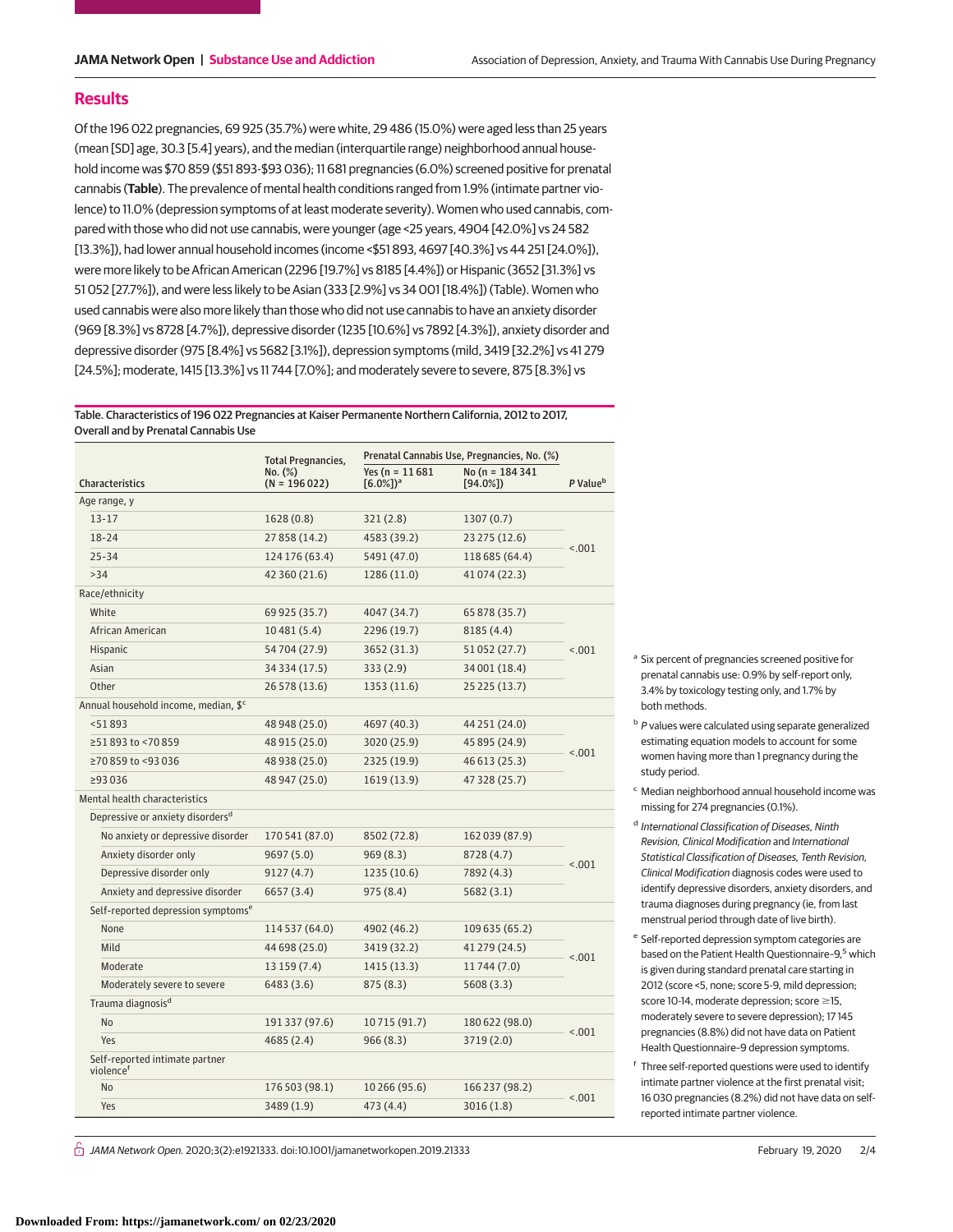5608 [3.3%]), trauma diagnosis (966 [8.3%] vs 3719 [2.0%]), and self-reported intimate partner violence (473 [4.4%] vs 3016 [1.8%]) (Table).

Compared with women without depressive or anxiety disorders, those with anxiety disorders (aOR, 1.90; 95% CI, 1.76-2.04), depressive disorders (aOR, 2.25; 95% CI, 2.11-2.41), or both (aOR, 2.65; 95% CI, 2.46-2.86) had greater odds of cannabis use (**Figure**). Similarly, compared with women without depression symptoms, those with mild (aOR, 1.60; 95% CI, 1.53-1.67), moderate (aOR, 2.09; 95% CI, 1.96-2.23), and moderately severe to severe symptoms (aOR, 2.55; 95% CI, 2.35-2.77) had increased odds of cannabis use. Women with (vs without) a trauma diagnosis (aOR, 2.82; 95% CI, 2.59-3.06) and with (vs without) self-reported intimate partner violence (aOR, 1.94; 95% CI, 1.74-2.15) also had greater odds of cannabis use.

## **Discussion**

Depression, anxiety, and trauma diagnoses and symptoms were associated with higher odds of cannabis use among pregnant women in California. These results support previous qualitative findings that pregnant women self-report using cannabis to manage mood and stress<sup>3,4</sup> and suggest a dose-response association, with higher odds of cannabis use associated with co-occurring depressive and anxiety disorders and greater depression severity. However, research is needed to determine the direction of these associations, because cannabis use might also cause or worsen mental health problems during pregnancy.

This study has several limitations. It takes place in 1 large health care system in California, and the findings may not generalize to all pregnant women. Cannabis screening at KPNC is limited to pregnant women at approximately 8 weeks' gestation. Cannabis use may have occurred before women realized they were pregnant, and these findings do not reflect continued use throughout pregnancy. Furthermore, we are unable to determine whether our findings would differ among nonpregnant women treated at KPNC. Finally, urine toxicology tests may infrequently detect prepregnancy cannabis use.

The health risks of prenatal cannabis use to the fetus are complex and may vary with administration mode and frequency of use; however, no amount of cannabis use during pregnancy

Figure. Adjusted Odds Ratios (aORs) for Cannabis Use During Pregnancy by Mental Health Characteristics for 196 022 Pregnancies

|                                         | Pregnancies, |                     | Does Not Favor | <b>Favors</b>            |         |
|-----------------------------------------|--------------|---------------------|----------------|--------------------------|---------|
| <b>Mental Health Characteristics</b>    | No. (%)      | aOR (95% CI)        | Cannabis Use   | Cannabis Use             | P Value |
| Depressive and anxiety disorders        |              |                     |                |                          |         |
| Anxiety disorder only                   | 9697 (5.0)   | $1.90(1.76-2.04)$   |                |                          | < .001  |
| Depressive disorder only                | 9127 (4.7)   | $2.25(2.11-2.41)$   |                |                          | < 0.01  |
| Depressive and anxiety disorder         | 6657 (3.4)   | $2.65(2.46-2.86)$   |                |                          | < .001  |
| Self-reported depression symptoms       |              |                     |                |                          |         |
| Mild                                    | 44698 (25.0) | $1.60(1.53-1.67)$   |                |                          | < 0.01  |
| Moderate                                | 13 159 (7.4) | $2.09(1.96 - 2.23)$ |                |                          | < .001  |
| Moderately severe to severe             | 6483 (3.6)   | $2.55(2.35-2.77)$   |                |                          | < .001  |
| Trauma diagnosis                        |              |                     |                |                          |         |
| Yes                                     | 4685 (2.4)   | $2.82(2.59-3.06)$   |                |                          | < .001  |
| Self-reported intimate partner violence |              |                     |                |                          |         |
| Yes                                     | 3489 (1.9)   | $1.94(1.74-2.15)$   |                |                          | < 0.01  |
|                                         |              |                     | 0.5            | $\overline{\phantom{a}}$ | 4       |
|                                         |              |                     | aOR (95% CI)   |                          |         |

International Classification of Diseases, Ninth Revision, Clinical Modification and International Statistical Classification of Diseases, Tenth Revision, Clinical Modification diagnosis codes were used to identify depressive disorders, anxiety disorders, and trauma diagnoses during pregnancy (ie, from last menstrual period through date of live birth). Self-reported depression symptom categories are based on the Patient Health Questionnaire-9,<sup>5</sup> which has been administered during standard prenatal care visits starting in 2012 (score <5, none; score 5-9, mild depression; score 10-14, moderate

depression; score ≥15, moderately severe to severe depression); 17 145 pregnancies (8.8%) did not have data on Patient Health Questionnaire–9 depression symptoms and were not included in analyses where depression symptoms were the variable of interest. Three self-reported questions were used to identify intimate partner violence; 16 030 pregnancies (8.2%) did not have data on self-reported intimate partner violence and were not included in analyses where intimate partner violence was the variable of interest.

 $\bigcap$  JAMA Network Open. 2020;3(2):e1921333. doi:10.1001/jamanetworkopen.2019.21333 (Reprinted) February 19, 2020 3/4